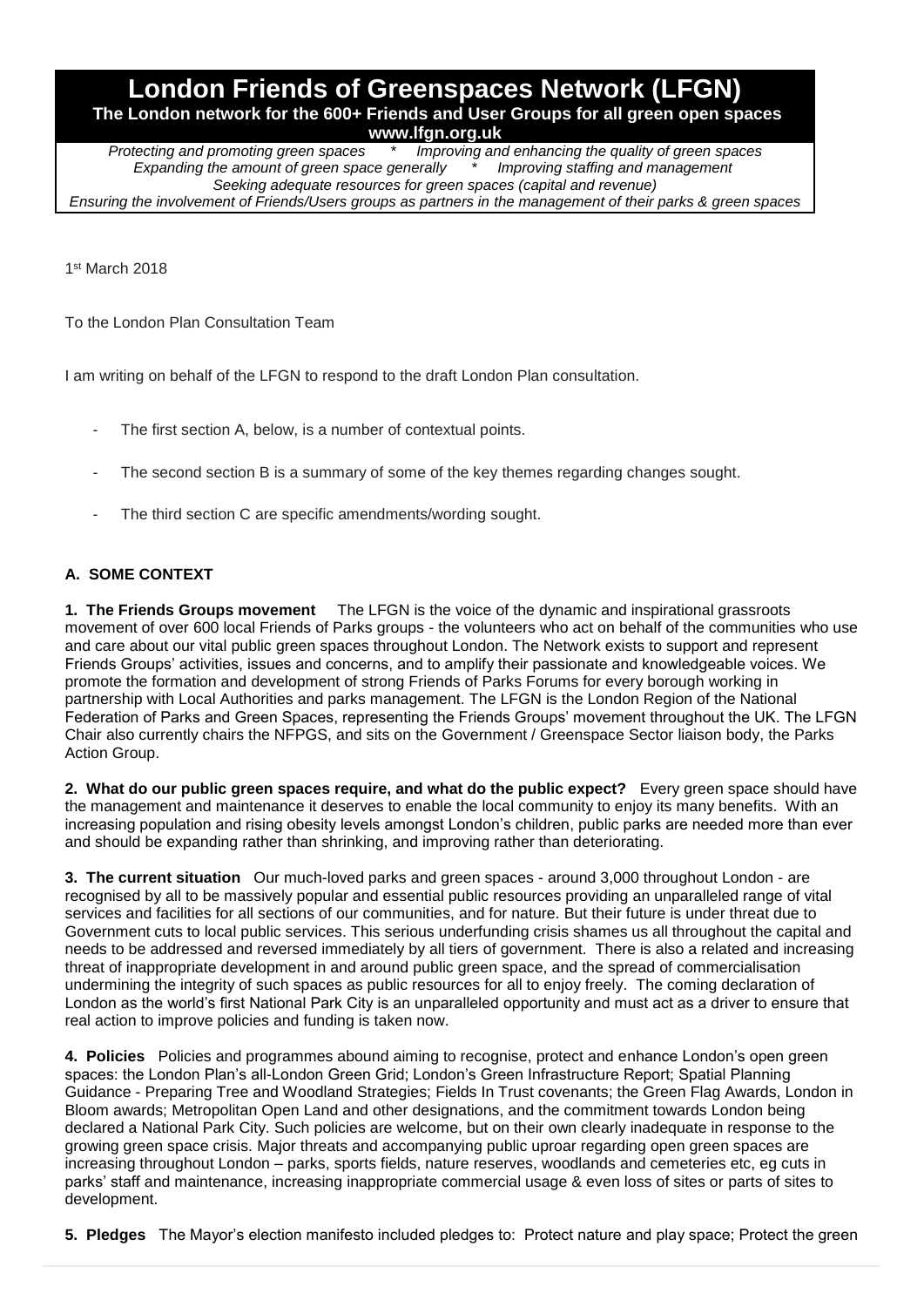belt, green spaces and play spaces; Prioritise development on brownfield sites; Strengthen protections for open spaces within the London Plan, including playing fields, Metropolitan Open Land, Sites of Importance for Local Nature Conservation and nature reserves; Protect wildlife and biodiversity by creating green corridors through the city; Make London the first 'National Park City'; Set a long term target to make more than 50 per cent of our city green and ensure that all children have access to nature. And the previous Mayor's Green Infrastructure Task Force final report concluded that green infrastructure must be considered as essential as the city's transport, energy, water, waste and digital infrastructure. But to achieve this we need effective action now at every level.

**6. Effect** Do London's policies actually address the real facts on the ground? We say, in the light of what's happening throughout London, green space policies must be strengthened, sharpened, expanded and then nailed down with more detail to ensure they are implemented effectively.

# **B. SOME THEMES OF THE CHANGES SOUGHT**

We are pleased that the draft recognises the importance of green spaces but policies need to be much stronger to give them adequate protection.

**7. Strengthen the protections for all categories of public green space.** Adopt the new and additional Local Open Space criteria as set out in the NPPF, making it easier to implement and therefore ensuring that such spaces receive the same level of protection as MOL. Protecting the Green Belt requires stronger enforcement. It should not be possible to 'swap' designated Metropolitan Open Land. Policies are needed to drive up the quality of green space by reducing noise, light and air pollution, increasing biodiversity, and by giving stronger protection to mature trees and hedgerows. Informal and formal outdoor sports facilities, including for ball sports, should be protected, expanded and enhanced.

**8. Address deficiency.** London Plan open space access/deficiency (Table 8.1) criteria need to be enforced in all Borough Plans. Green space provision is essential infrastructure and therefore an imperative, not something to be 'balanced' against other policies eg additional housing. It should not be possible to 'swap' designated MOL.

**9. No substitute for public open space.** Whilst wider green infrastructure (green walls and roofs, street trees etc) is important it should be made explicit that this can't be used as a substitute for easily-accessible public green spaces.

#### **C. SPECIFIC AMENDMENTS SOUGHT TO LONDON PLAN CLAUSES**

**10. G1** We welcome Policy G1. We propose to add to G1B at the end: **'Green space expansion targets should be set for each borough, and monitored annually.'**

Additional para 8.1.4. **'In order to achieve the Mayor's target of increase of green cover/space from 48% to at least 50% of London by 2050 (a 4% increase) each borough should set specific and monitorable targets, to achieve that in their borough by 2050. Green Space Opportunity Zones should be considered, eg to apply in 'regeneration' areas, to ensure green space policies are strengthened further in those areas, especially where more homes are being built and therefore more public open space is also needed to serve that area.'** [See also para 8.4.3 proposal, below]

**11. G2** We welcome Policy G2 and particularly the proposal in Policy G2B that 'de-designation' of Green Belt will not be supported. This policy needs to be reinforced for it to be effective.

**Proposed change:** A presumption against the alteration of Green Belt boundaries which reduce its extent should be included in **policy G2B** so that it reads: **'The extension of the Green Belt will be supported and its dedesignation will not. We will enforce a presumption against the loss of Green Belt'.**

**Rationale:** The release of Green Belt land is being proposed in numerous locations across London. There is a need for an increase in capacity to enable the GLA to follow up this commitment and to object effectively to any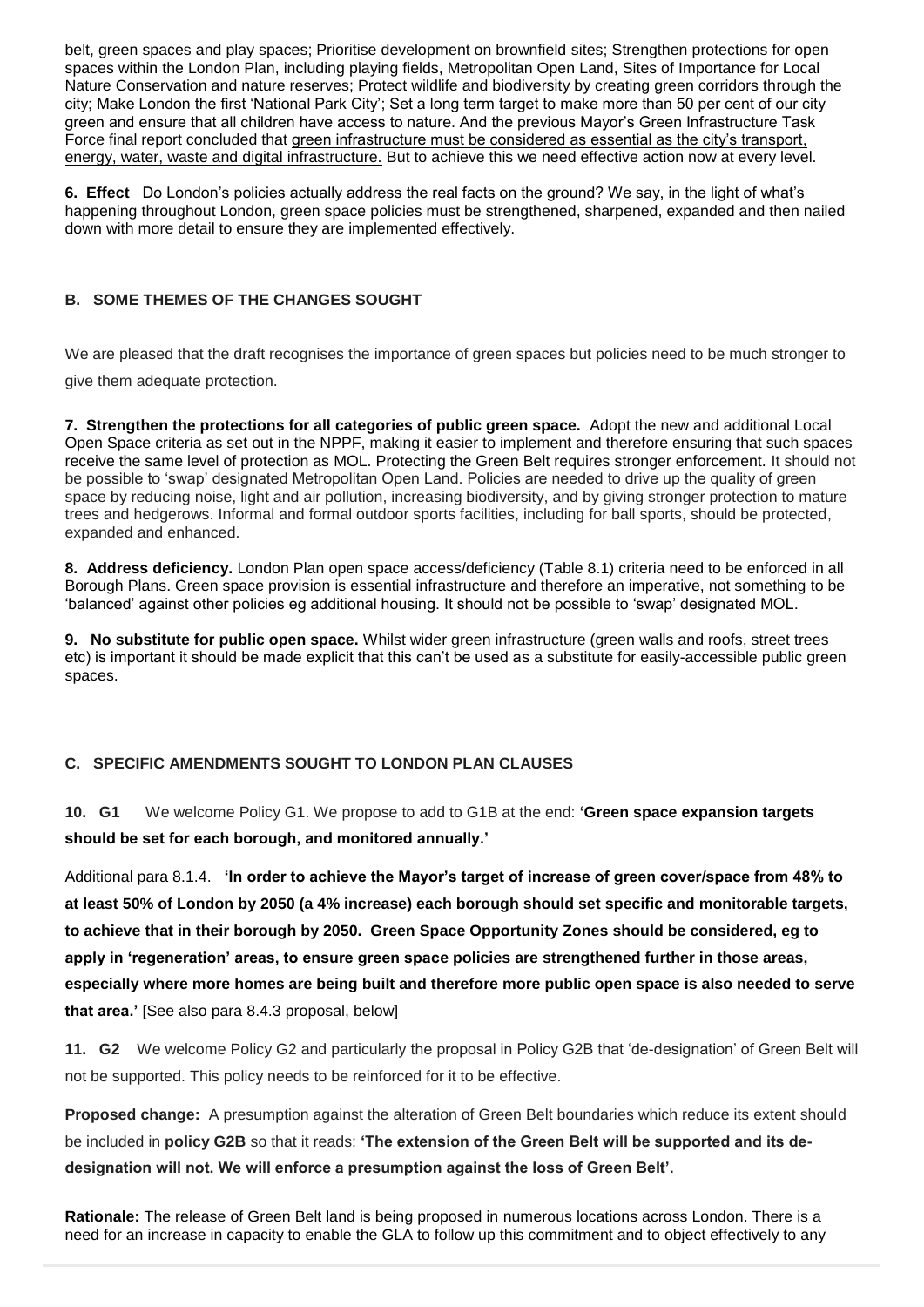proposals for Green Belt release. Unless strongly resisted, the loss of Green Belt will seriously affect the ability of the Mayor to realise his ambitions for protecting and extending existing green space.

**12. G3** We welcome recognition that Metropolitan Open Land (MOL) should be protected from inappropriate development but this policy is undermined by Policy G3 C and the provision to allow 'land swaps' because MOL is characterised by its 'permanence'.

**Proposed changes: Policy G3 C** should be deleted along with the sentence in **paragraph 8.3.2** "The principle of land swaps could be applied to MOL where the resulting MOL meets at least one of the criteria set out in part D of this policy". Policy G3B should be amended to read: **'The extension of MOL designations should be undertaken through the Local Plan process, in consultation with the Mayor and adjoining boroughs.'**

**Rationale:** The protection of MOL should be supported unequivocally to help realise the Mayor's ambition to increase green space. 'Land swaps' undermine this because: The unique location and qualities of MOL are irreplaceable; They undermine the 'essential characteristic' of permanence, as set out in paragraphs 79-92 of the National Planning Policy Framework (NPPF), which as stated in paragraph 8.3.2, applies to MOL as it does to Green Belt; The proposed policy states the MOL resulting from a swap should meet 'at least one of the criteria set out in Part D', which could easily be read as 'only one of the criteria'. This means the resulting MOL is highly likely to be qualitatively considerably less valuable; The principle of land swaps creates a loophole that will be exploited by developers and others in ways that reduce the contribution of MOL to quality of life in London.

The open nature and environmental qualities of MOL are constantly being eroded by damaging proposals for inappropriate development. Strong policies are required to halt such speculation and opportunism, rather than policies which suggest that it is acceptable to build on this land even if lesser quality MOL is created an unspecified distance away.

**13. G4** We welcome support for the creation of new areas of accessible green and open space. These provisions should be strengthened by requiring measures in Policy G4 to improve the quality of green space.

#### **Proposed changes**

- **Policy G4 A –** add at end: **'...with a presumption against loss of part or all, or change of use'.**
- **Policy G4 B –** add at end: '...deficiency in access to **good quality** public open space**'.**
- **Policy G4 C –** should read **"Assessments should identify areas of public green and open space deficiency, including size and accessibility, of the relevant character eg. nature sites, sports provision and play equipment, and an assessment of deficiency in quality, taking account of Green Flag criteria, noise and air pollution, and** using the categorisation set out in Table 8.1 as a benchmark for all the different types required." Add: **'All Boroughs and local Development Plans should seek to upgrade the status of all the public green spaces within the boundaries of the area, and to promote widespread adoption of the Local Green Space designation where possible, as set out in the NPPF.'**
- **Policy G4 A –** add word to first line: '....should be resisted **especially** in areas of deficiency.'
- **Policy G4 E 1)** should include at the end **'including an assessment of, and where appropriate a plan, to improve the quality of the space'**.
- **Para 8.4.3** to be amended: [See also above regarding para 8.1.4]. **'In order to achieve the Mayor's target of increase of green cover/space from 48% to at least 50% of London by 2050 (a 4% increase) each borough should set specific and monitorable targets, to achieve that in their borough by 2050. Green Space Opportunity Zones should be considered, eg to apply in 'regeneration' areas, to ensure green space policies are strengthened further in those areas, especially where more homes are being built and therefore more public open space is also needed to serve that area.'**
- **Add new para 8.4.5.** '**Proposals in Local Plans, Development Plans, opportunity Areas etc to enshrine and enforce public access and rights to use public open spaces, whether existing ones or**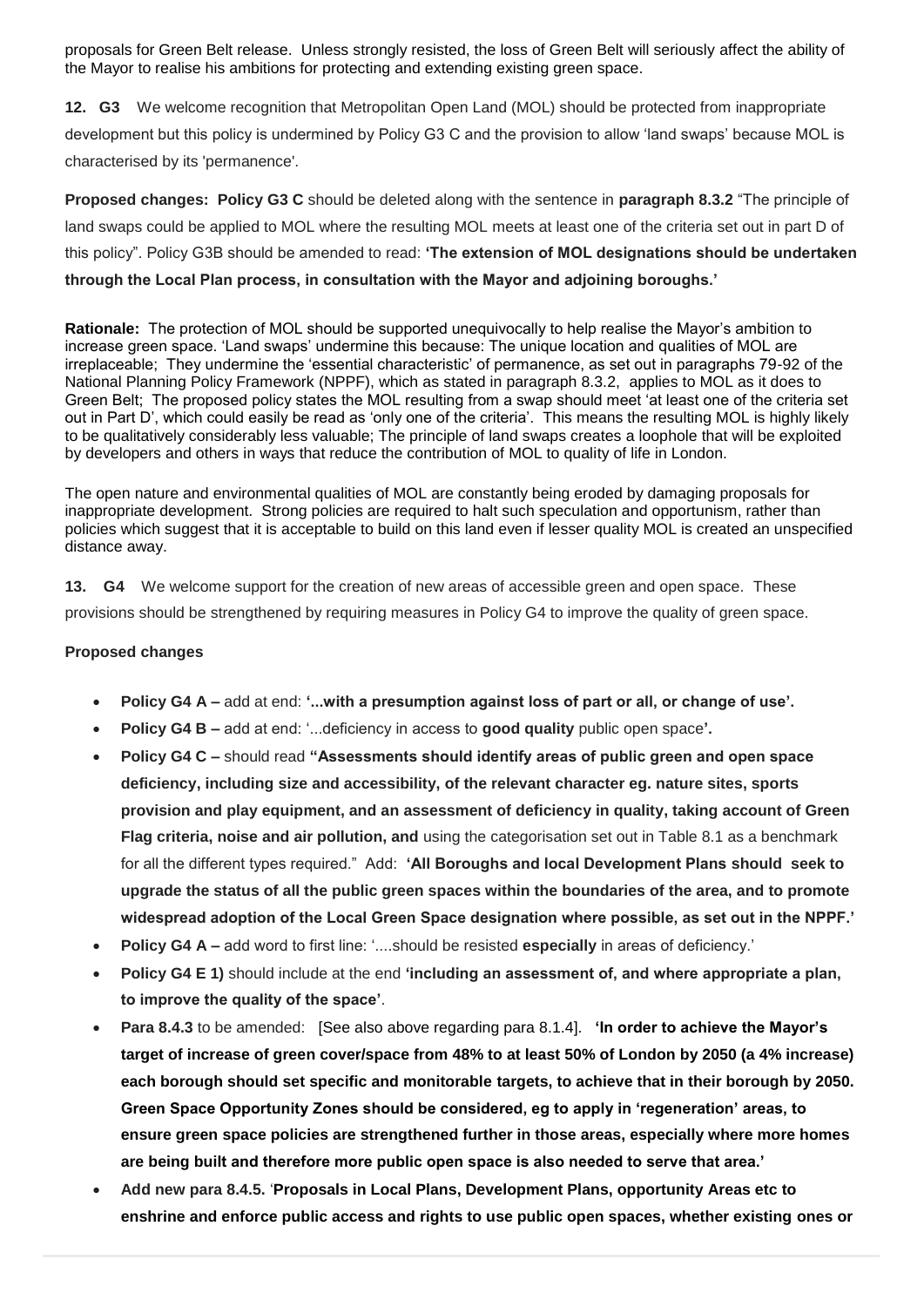**future ones created, will be encouraged and supported. The widespread adoption of 'in perpetuity' covenants eg for each borough's portfolio of sites, through the Fields In Trust scheme, will be supported'**

• **Table 8.1.** Under 'Small Open Spaces' add: '...These include **public** gardens...'

*Rationale:* We support borough assessments of local green and open space to inform policy. To increase the benefits of green space, these should include an assessment of, and where appropriate a plan to improve the quality of the space i.e. an assessment of deficiency in quality rather than just amount of green space and its accessibility. Much green space is poor quality, such as noisy, poorly designed or excessive lighting. The Plan should require boroughs to enhance and manage all green spaces to a high, specified standard referencing the Green Flag criteria.

**14. G5** The 'Urban Greening Factor' outlined in Policy G5 does not address the human use of green space and overlooks qualitative considerations and a wealth of knowledge about how people use green spaces and how design can enhance their experience.

#### **Proposed change:**

**Policy G5** – a further sub-section should be added as follows: **(C) Urban greening required and delivered in new developments will be additional to requirements to provide adequate green and open space as set out in G4. New developments must allow for provision of new green and open space in addition to meeting urban greening requirements.**

**Rationale:** Urban greening provisions are supported in general. It should be made clear, however, that this should be in addition to green space provision and the amenity those spaces provide. Those designing new developments should be required to consider the amount and quality of green space needed to fulfil human needs, as well as the amount of green cover required as part of the Urban Greening Factor. Unless this is made explicit in the London Plan, there is a real danger that the Urban Greening Factor will be used by developers to reduce the amount and quality of green space available or being created for public use.

**15. G6** The approach to biodiversity and access to nature outlined in Policy G6 needs to be strengthened to avoid the loss of valuable habitats and wildlife.

#### **Proposed change:**

**Policy G6** – The second sentence in **sub-section A** of this policy should be deleted, along with the whole of **subsection C**. The following sentence should be added at the start of sub-section D **'All new development should seek to achieve a net gain in biodiversity.**'

**Policy G6B2** to be amended: Change 'ie' to **'eg'.**

**Rationale:** Biodiversity 'offsetting' is a flawed, controversial and highly worrying option. We support submissions made by Friends of the Earth on this matter. In particular, all Sites of Importance for Nature Conservation (SINCs) are precious and deserve to receive the highest level of protection. There should be no provision in policy which would allow development to harm a SINC regardless of their supposed relative significance. It is unlikely to be possible to compensate for the loss of biodiversity through alternative 'off-site' provision as the value of a site is often intimately connected with its location.

**16. G7** Mature trees are a vital part of London's green infrastructure and there should be strict controls over felling them in Policy G7, along with recognition of the importance of established hedgerows.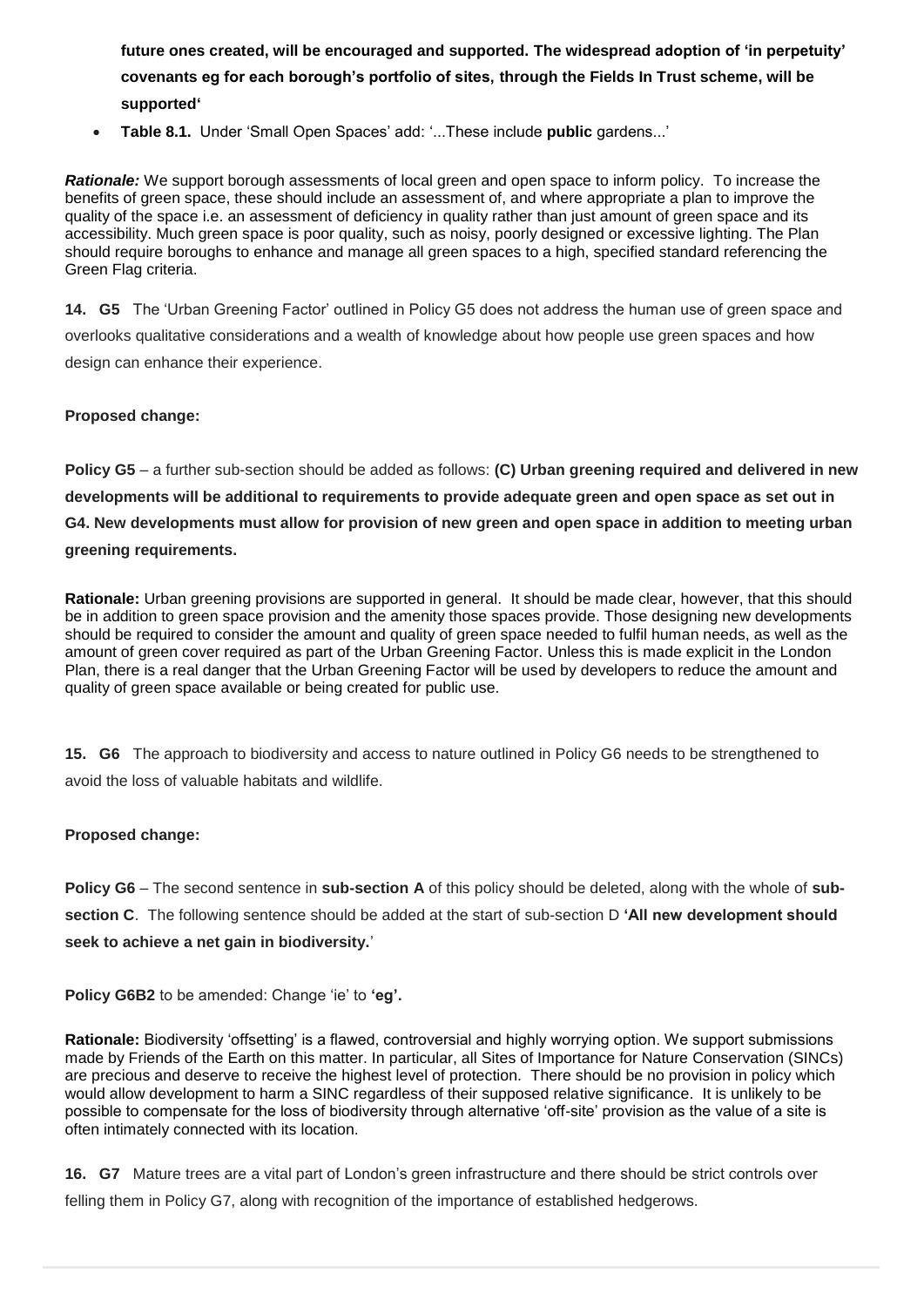### **Proposed changes:**

The value of hedgerows should be recognised in subsection **B 1) of Policy 7** by amending it to 'protect 'veteran' trees, **mature hedgerows** and ancient woodland,,,'. The first sentence of **Policy G7(C)** should be amended so it reads as follows: "Development proposals should ensure that existing trees of quality**, mature trees and hedgerows, and trees of value in terms of delivering eco-system services such as water or air quality management,** are retained.

**Rationale:** Inappropriate tree felling and hedgerow removal is a growing problem and policies need to be stronger and clearer to protect London's existing trees and hedgerows, and the benefits they provide. Planting new trees is never an adequate response to the loss of existing mature trees or hedges whose contribution to environmental quality will invariably take decades to replace.

**17. SD1** Policy SD1 on Opportunity Areas should require sufficient space for the amenities usually provided by parks, in particular playing fields and courts for open air sport.

**Proposed change: Policy SD1 B(3)** should be amended to read 'plan for and provide the necessary social and other infrastructure to sustain growth, working with infrastructure providers where necessary, **and ensuring quality and publicly-accessible open and green space is planned for a range of functions, including informal and formal outdoor sports features'.**

**Rationale:** There is a danger that major new developments are created without sufficient publicly-accessible open and green space to accommodate the amenities usually and necessarily provided by parks. In particular, there is a need for open, flat space required for open air sports, both formal and informal, including ball courts. Explicit provision should be made for such facilities in line with sports provision strategy anticipated demand.

**18. D13** The policy on noise should make explicit reference to the need to reduce the impacts of noise on green space, and other relevant policies amended accordingly. **Proposed change:** Additions should be made to Policy D13 Noise as follows:

- Para B: Boroughs [etc] should identify and nominate new Quiet Areas and protect existing Quiet Areas in line with the procedure in Defra's Noise Action Plan for Agglomerations **and ensure local green space is improved in line with Policy G4 (as amended) including by:**
- **taking action to reduce traffic noise around parks which are severely impacted by traffic noise and pollution, using such measures as temporary/weekend street closures and/or permanent re-routing of traffic; or introducing natural or man-made noise barriers.**

**Rationale:** The impact of noise pollution on human health is second only to air pollution according to the World Health Organisation. The ability to experience peace and quiet is an important aspect of the quality of urban life. Green spaces should provide respite from the noisy urban environment. Recent CPRE research shows that nearly 30% of London's parks are severely impacted by traffic noise (i.e. between 50% and 100% of the park is noisy). Policies should encourage action to tackle this growing problem.

**19. S5** A decline in the quality of use of sports facilities is often used as an excuse for allowing development of public open spaces which needs to be addressed in policy S5.

**Proposed change**: **S5 B(4)** This should be amended to read: "ensure that there is no net loss of facilities. **If there is evidence that ongoing or future demand for sports means facilities are under-used measures should be**